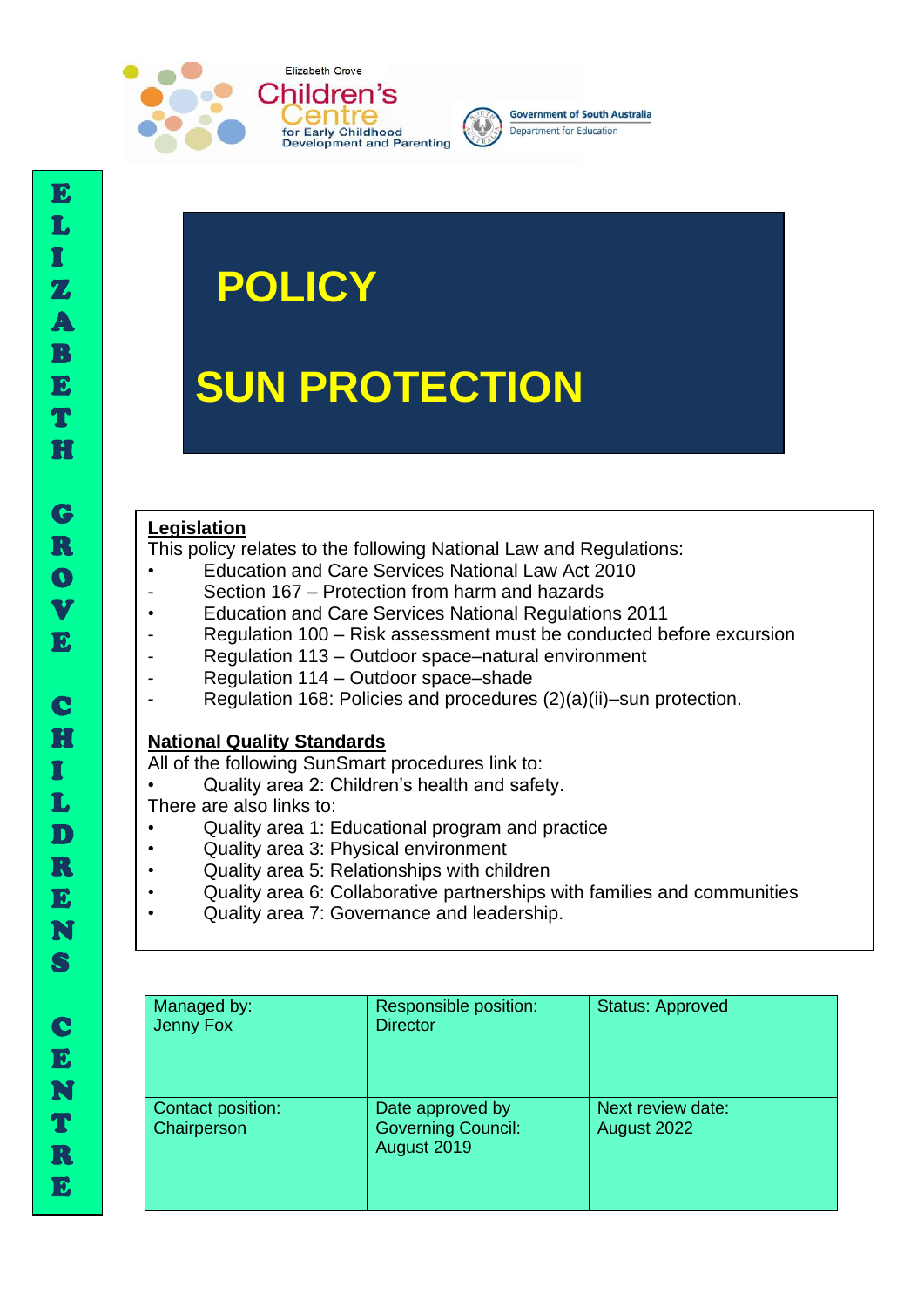# **1. TITLE**

# **SUN PROTECTION POLICY**

#### **2. SCOPE**

The policy applies to all those working on the site including students and volunteers, and parents/guardians of children enrolled at the centre, as well as any facilitated program provided by a service on the Elizabeth Grove Site.

Australia has one of the highest rates of skin cancer in the world, with two in three Australians being diagnosed with skin cancer before aged 70. Melanoma is the most common cancer in Australians aged 12-24 years, and sun exposure during childhood and adolescence is critical in determining future skin cancer risk.

UV radiation cannot be seen or felt, and differs from infrared radiation that we feel as heat. UV levels are determined by a range of factors including angle of earth to the sun, but not by temperature, and levels can be high even on cool and cloudy days. UV damage is cumulative and irreversible.

### **3. PURPOSE**

- To minimise children's exposure to harm UV radiation.
- To educate both children and parents/guardians about sun protection
- To ensure there is a duty of care in relation to sun safety to the children in care as well as to staff, parents and visitors at the centre.

### **4. POLICY DETAIL**

### **4.1 Outdoor Activities**

In line with the Department for Education requirements and SunSmart guidelines, the service will ensure all sun protection measures are applied to children and staff in **terms 1, 3 and 4, and whenever the UV is 3 and above at other times.** UV ratings are monitored during the Month of May and Sun protection procedures are followed when the UV rating is 3 and above.

# **4.2 Shade**

- Children are actively encouraged to use shade outdoor play.
- Outdoor activities will be planned to occur in shaded areas.
- The centre ensures there are shaded areas for outdoors play which now includes shaded outdoor learning areas for children.
- Staff will assess where shade falls and plan accordingly and will use portable shade options on occasions.
- A shade audit will be conducted annually and plans developed to improve shade where necessary.
- Children who do not have hats or appropriate clothing are asked to play in the shade or a suitable area protected from the sun.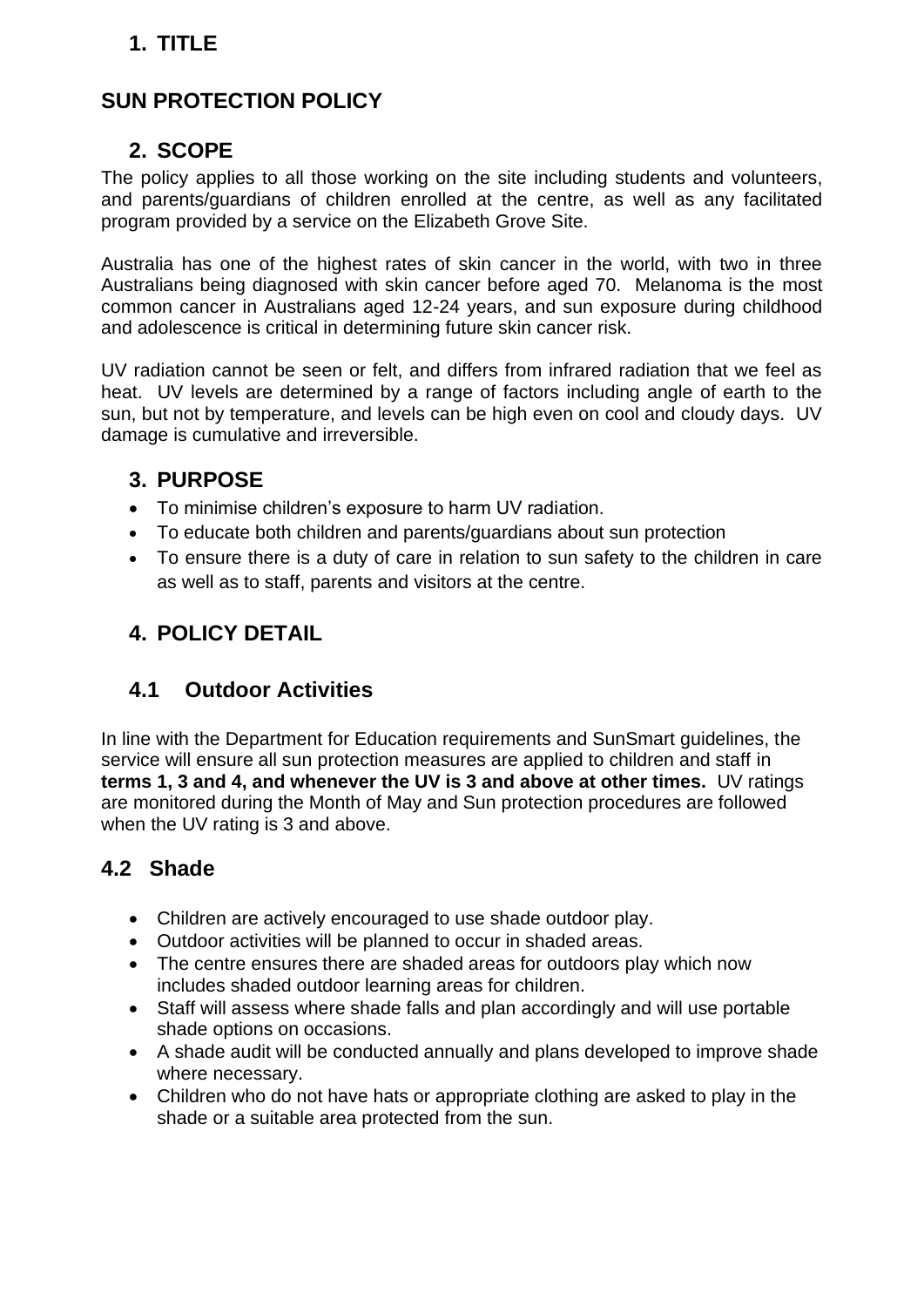# **4.3 Hats**

- Parents must provide children with a brim, bucket or legionnaire hat that covers the face, neck, ear and crown of the head whenever they are outside or on an excursion away from the centre during terms 1, 3 and 4, l and when the UV rating is 3 or above during May. Staff must wear hats also at these times.
- Caps and hoods are not permitted as a form of sun protection in the centre.
- Staff will ensure children are wearing a sun safe hat when outdoors and if not will ensure they play indoors, on the veranda or in a shaded area.
- A reminder in person, via phone or through a note will be given to parents of children who attend the centre in a non-sun safe hat or who do not bring a hat. Occasionally all families will also be reminded about the need appropriate hats. All hats must be Department for Education approved for safety and must not have a cord attached to the hat.

# **4.4 Clothing**

• Parents are encouraged to bring children in loose fitting, sun protective clothing that protects as much of the skin as possible. This includes tops with collars and elbow length sleeves, and longer style shorts and skirts. Children wearing singlet tops or dresses are required to wear a t-shirt or shirt over the top, or play indoors or on the verandah.

# **4.5 Sunscreen**

- It is the parent's responsibility to apply SF 30 or higher broad spectrum, water resistant sunscreen to the child just prior to arriving at the centre or upon arrival.
- Whenever the UV is 3 and above, staff ensures that sunscreen is re-applied to the children and themselves 20 minutes before going outside every two hours or more frequently if it is washed or wiped off.
- Sunscreen will be stored out of the direct sun.
- Staff will monitor the expiry date of sunscreen and discard when it is out of date.
- Only with parent consent or a medical reason, will sunscreen not be applied to naturally dark children or children with a skin condition or allergy.
- Parents are asked to supply an alternate sunscreen for their child's condition wherever possible.
- Children without sunscreen will be required to play indoors, or in an area protected from the sun.

### **4.6 Babies**

- Children under 12 months of age are not to be exposed to direct sunlight when the UV index is 3 or above. Babies are kept covered using clothing, hats and wraps.
- Programs where babies and toddlers are attending are kept inside by the program facilitators.
- Sunscreen should be applied to small areas of exposed skin not protected by clothing or hats, for infants 6 months and older.